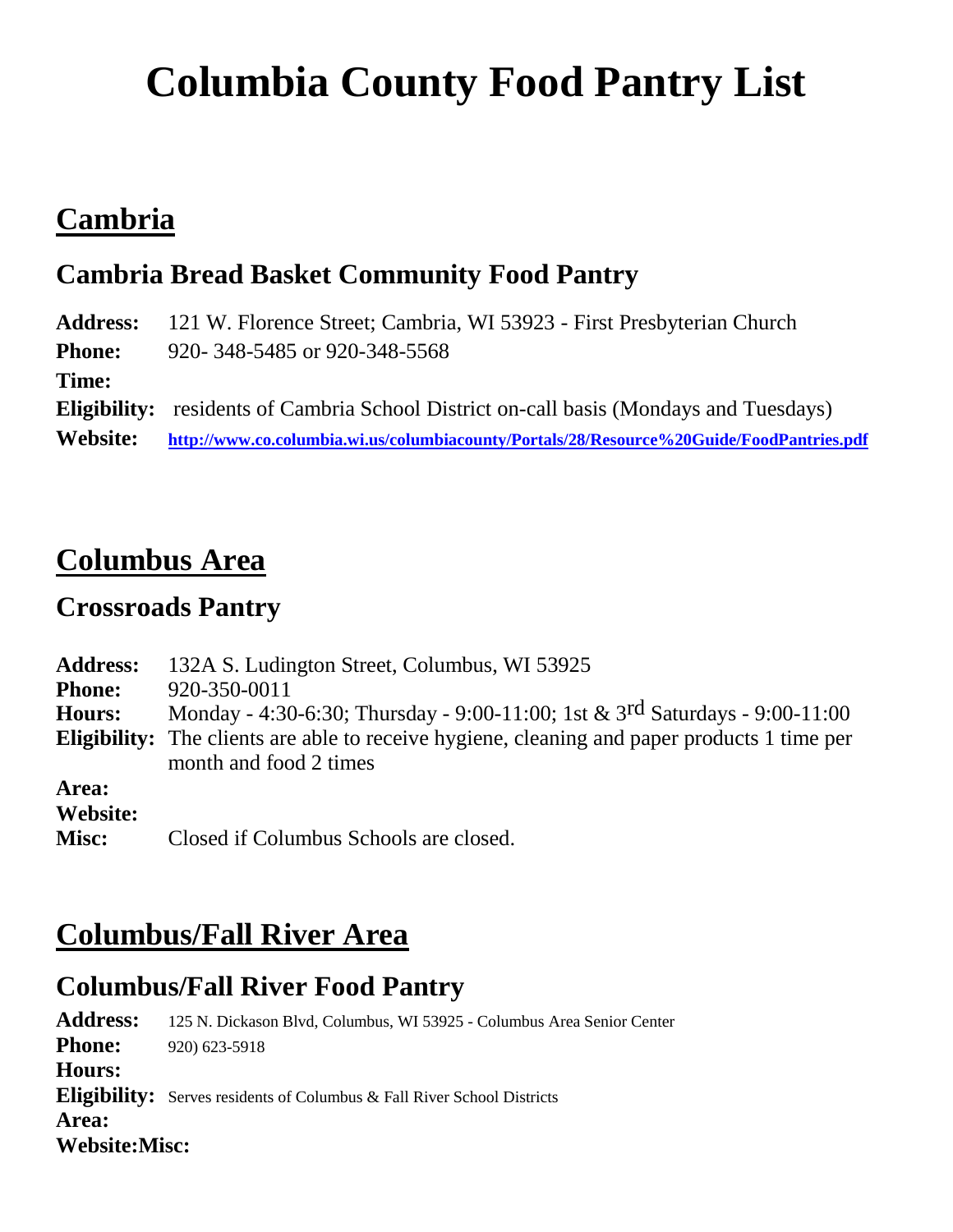## **Lodi Area**

#### **Lodi Area Food Pantry**

**Address:** 206 Pleasant Street; Lodi, WI 53555 - First Lutheran Church **Phone:** 608-592-4324 or 608-592-4626 **Time:** Monday, Tuesday and Thursday - By Appointment Only **Eligibility:** residents of Lodi School District only. **Website:** <http://www.reachoutlodi.org/what-we-do.html>

## **Pardeeville Area**

#### **Second Harvest Mobile Pantry Program of Southern Wisconsin**

| <b>Address:</b> | 318 South Main Street, St. Mary's of the Most Holy Rosary Catholic Church |
|-----------------|---------------------------------------------------------------------------|
| <b>Phone:</b>   |                                                                           |
| <b>Hours:</b>   | The $4th$ Monday of the month at 3:30pm                                   |
|                 | <b>Eligibility:</b> No identification or proof of residency necessary     |
| Area:           |                                                                           |
| <b>Website:</b> | http://www.secondharvestmadison.org/                                      |
| Misc:           | 60 pounds of food per household. Bring bags and boxes if possible.        |

#### **Portage Area**

#### **Central Wisconsin Community Action Council Food Pantry**

|                                                    | <b>Address:</b> 1874 State Hwy 13, Friendship, WI 53934 |
|----------------------------------------------------|---------------------------------------------------------|
| <b>Phone:</b>                                      | 608-393-2641 or 608-254-8353                            |
| $\mathbf{H}_{\alpha\rightarrow\alpha\alpha\alpha}$ | Wednesday 1 <i>Anne Enider Came</i> Nean                |

**Hours:** Wednesday 1-4pm Friday 9am- Noon

**Eligibility:** Low Income

**Area:**

**Website: <http://cwcac.org/programs/hunger-reduction/>**

**Misc:** Emergency food for families and individuals in need. No referral needed. Once a month food pick up.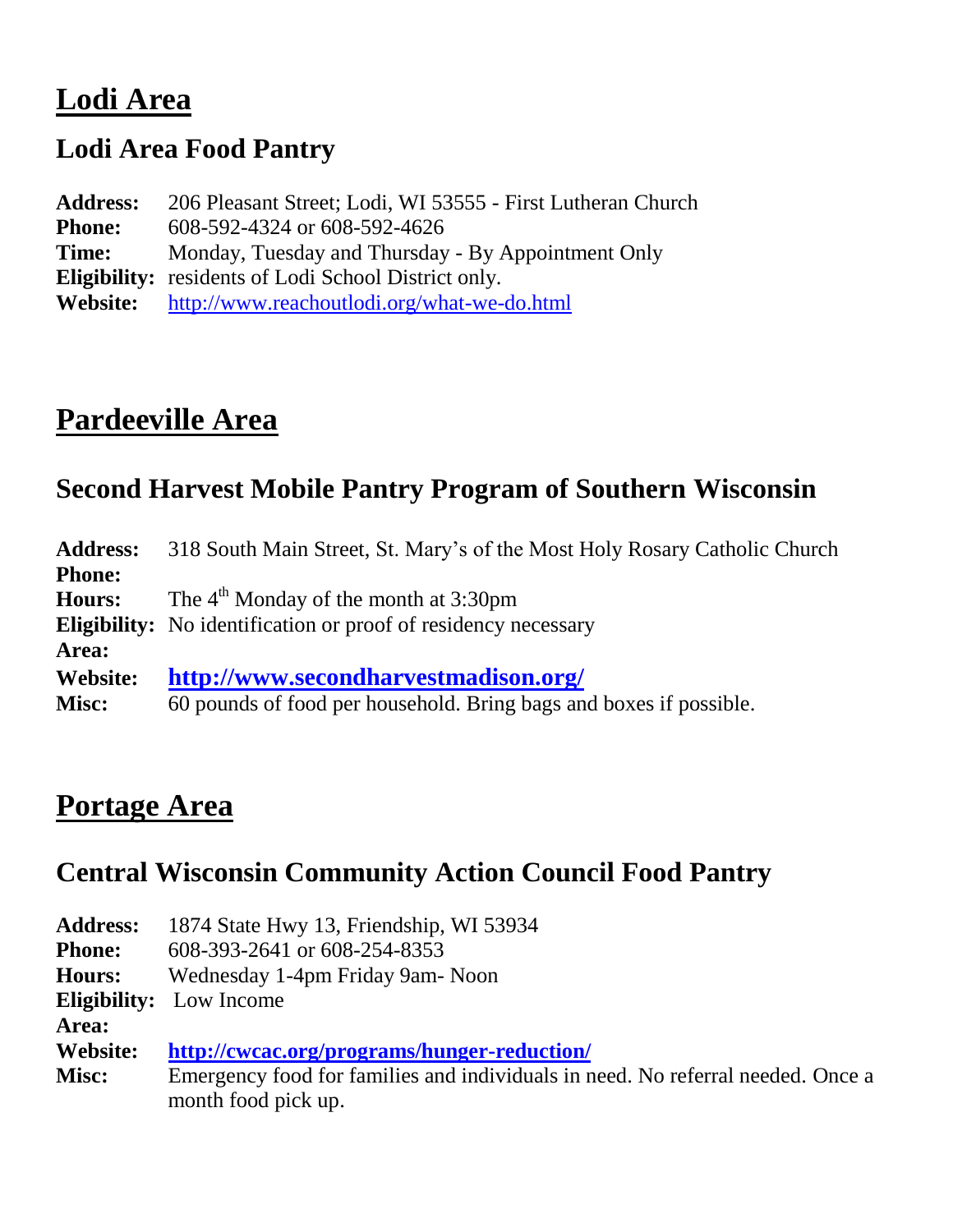#### **Second Harvest Mobile Pantry Program of Southern Wisconsin**

| <b>Address:</b> | Veterans Memorial Field (Fairgrounds) intersection of Griffith St and Superior St. |
|-----------------|------------------------------------------------------------------------------------|
| <b>Phone:</b>   |                                                                                    |
| <b>Hours:</b>   | The $2^{nd}$ Monday of the month at 11am                                           |
|                 | <b>Eligibility:</b> No identification or proof of residency necessary              |
| Area:           |                                                                                    |
| Website:        | http://www.secondharvestmadison.org/                                               |
| Misc:           | 60 pounds of food per household. Bring bags and boxes if possible.                 |
|                 |                                                                                    |

#### **Portage Food Pantry**

| <b>Eligibility:</b> Serves residents of Portage Community School District |
|---------------------------------------------------------------------------|
|                                                                           |
|                                                                           |
|                                                                           |
|                                                                           |

#### **St. Vincent de Paul Food Pantry**

|               | <b>Address:</b> 1311 W. Wisconsin Street, Portage WI 53901                  |
|---------------|-----------------------------------------------------------------------------|
| <b>Phone:</b> | 608-742-5513                                                                |
| <b>Hours:</b> | Monday Tuesday Wednesday Thursday 9am-5pm, Friday 9am-8pm, Saturday 9am-5pm |
|               | <b>Eligibility:</b> ID and Proof of Residency Required                      |
| Area:         |                                                                             |
| Website:      |                                                                             |
| Misc:         | No appointments - first come first served.                                  |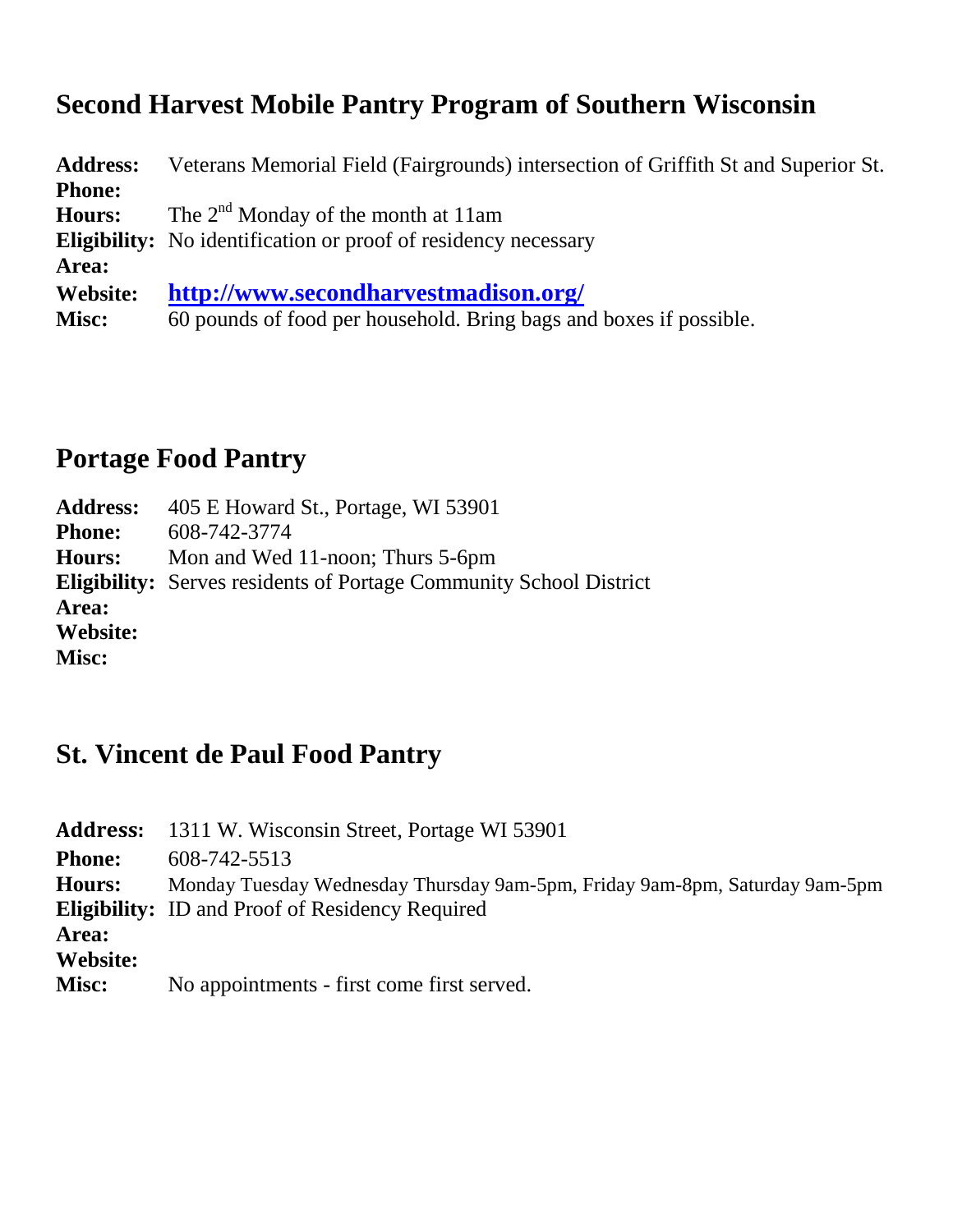## **Poynette**

#### **PAD Pantry**

**Address:** 106 S. Main St., Poynette, WI 53955 - Village Hall/Nutrition Site **Phone:** 608-635-4448 or 608-742-4494 or 608-635 **Hours:** Tuesday 1-3 pm and Thursday 5-7pm **Eligibility:** Serves residents of Poynette School District **Area: Website: Misc:**

#### **Poynette Clergy Food Pantry**

**Address:** 101 Bethel Dr., Poynette, WI 53955 - Bethel Lutheran Church **Phone:** 608-635-7118 or 608-695-6741 **Hours: Eligibility:** Serves residents of Poynette area on an on-call basis **Area: Website: Misc:**

#### **Prairie Pride Pantry**

**Address:** 103 Reagles Street, Arlington, WI 53911 - United Methodist Church **Phone: Hours:** Wednesdays 4:30-5:30pm and Saturdays 9:00-10:30am **Eligibility:** Residents of Arlington, Poynette, Towns of Arlington, Dekorra, Hampden, Leeds. **Area: Website: Misc:**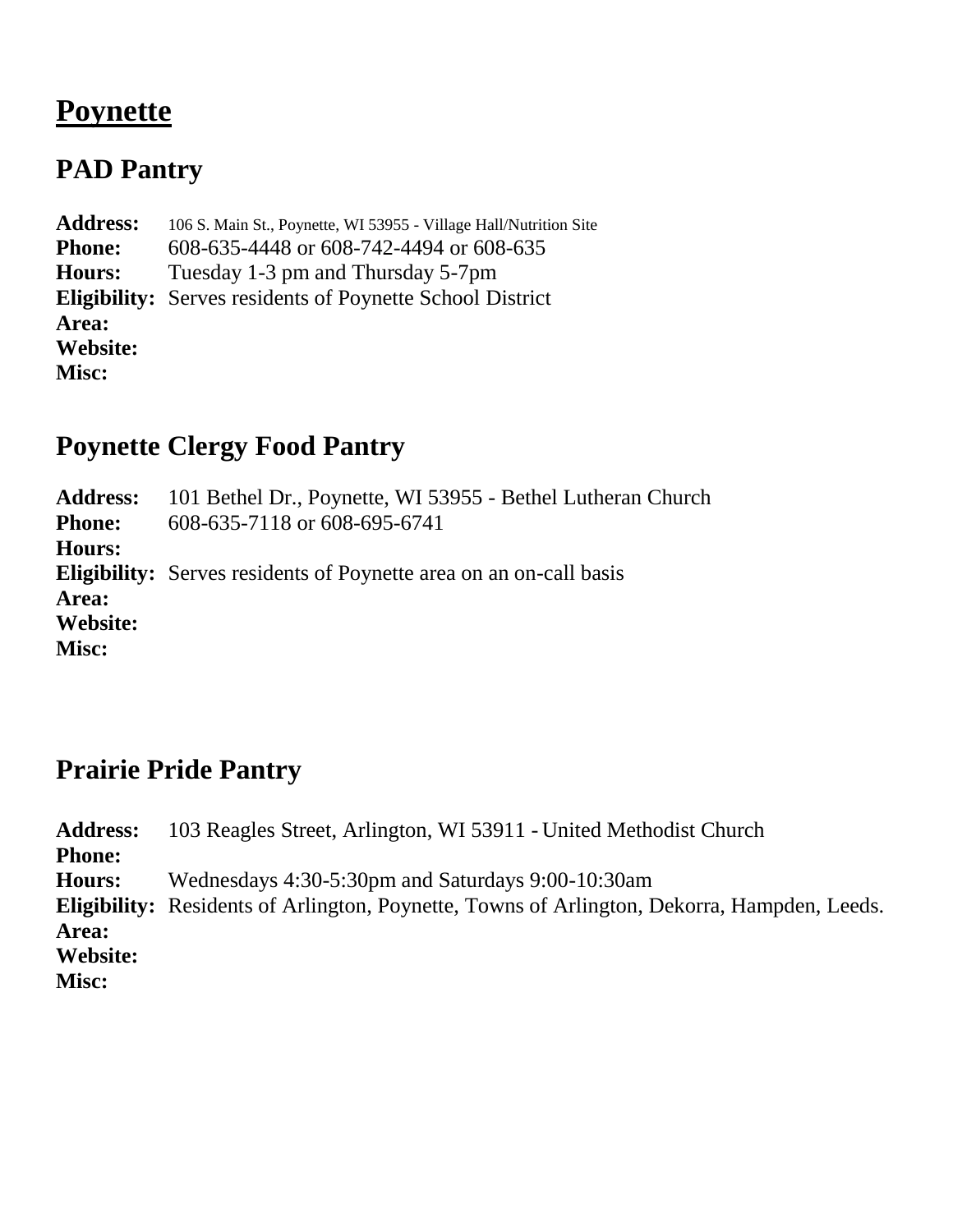## **Randolph Area**

## **Randolph Food Pantry**

**Address:** 702 N. High St., Randolph, WI 53956 (Hwy 73 and P) Evangelical Free Church **Phone:** 920-326-3821 **Hours:** Tuesday 1-3pm - Call Ahead **Eligibility:** Serves Randolph area **Area: Website: Misc:**

## **Rio Area**

#### **Rio Area Food Pantry**

**Address:** 104 Lincoln Ave., Rio, WI 53960 - Rio Community Center **Phone:** 920-992-5258 or 608-617-8044 or 608-697-1490 or 608-429-3728 **Hours:** 2  $\frac{1}{3}$  and  $4^{\text{th}}$  Mondays – 10am-noon;  $4^{\text{th}}$  Monday – 5-6pm **Eligibility:** Serves residents of Rio, Cambria, & Doylestown; **Area: Website: Misc:**

## **Wisconsin Dells**

#### **Wisconsin Dells Community Food Pantry**

**Address:** 1000 Hwy 13, Wisconsin Dells, WI 53965 **Phone:** 608-697-4612 **Hours:** Tuesday 9am – Noon, Thursday 1-4pm **Eligibility:** income based **Area:** residents of Lake Delton & Wisconsin Dells School Districts **Website: <http://cwcac.org/programs/hunger-reduction/> Misc:** Households receive well-balanced food package that weighs approximately 50 pounds.